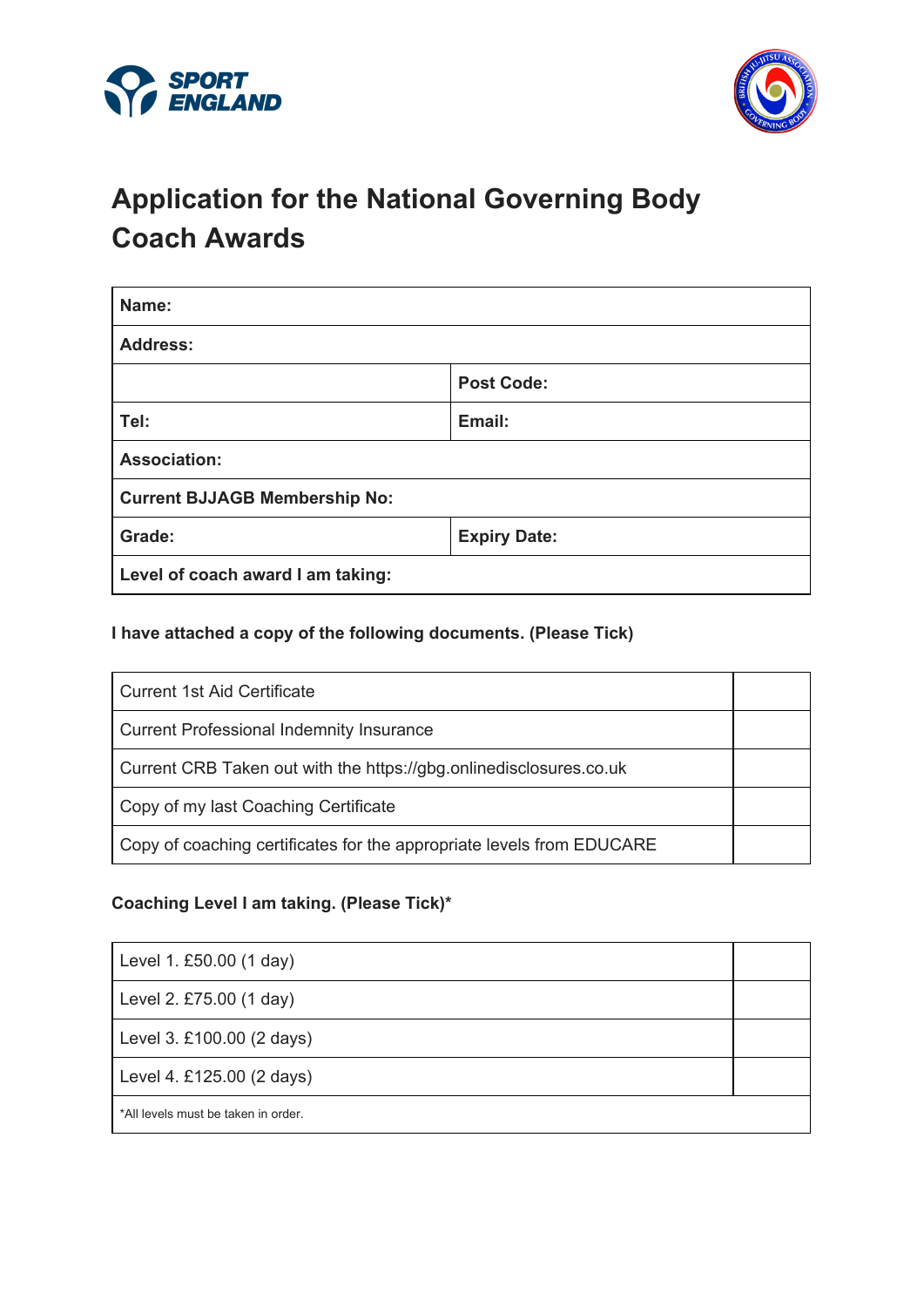



**Your grade today:**

**Date of your last grade:**

### **Requirements**

- Tracksuit on the Day
- Your Gi
- Writing Materials
- Packed Lunch

#### **Venues:**

| <b>NORTHERN REGION COURSES</b> | <b>SOUTHERN REGION COURSES</b> |
|--------------------------------|--------------------------------|
| Saturday 9.30 - 4.00pm         | Saturday 9.30 - 4.00pm         |
| Sunday 9.30 - 4.00pm           | Sunday 9.30 - 4.00pm           |
| Renewals are on the SUNDAY     | Renewals are on the SUNDAY     |
|                                |                                |

Signature of Association Leader for recommendation of Attendance…

Telephone your coach tutor on **07850317553**

After returning this form you will receive a welcome email from educare where it will give you your log-in details to complete your 1st modules. You must then complete the **BJJAGB Modules** as per the instructions on the accompanying information sheet.

**Your Distance Learning** modules are preferable by email and sent to both your Tutor Coach at…

...and The Director of Coaching Professor **James Pape** at [pape@blueyonder.co.uk](mailto:pape@blueyonder.co.uk)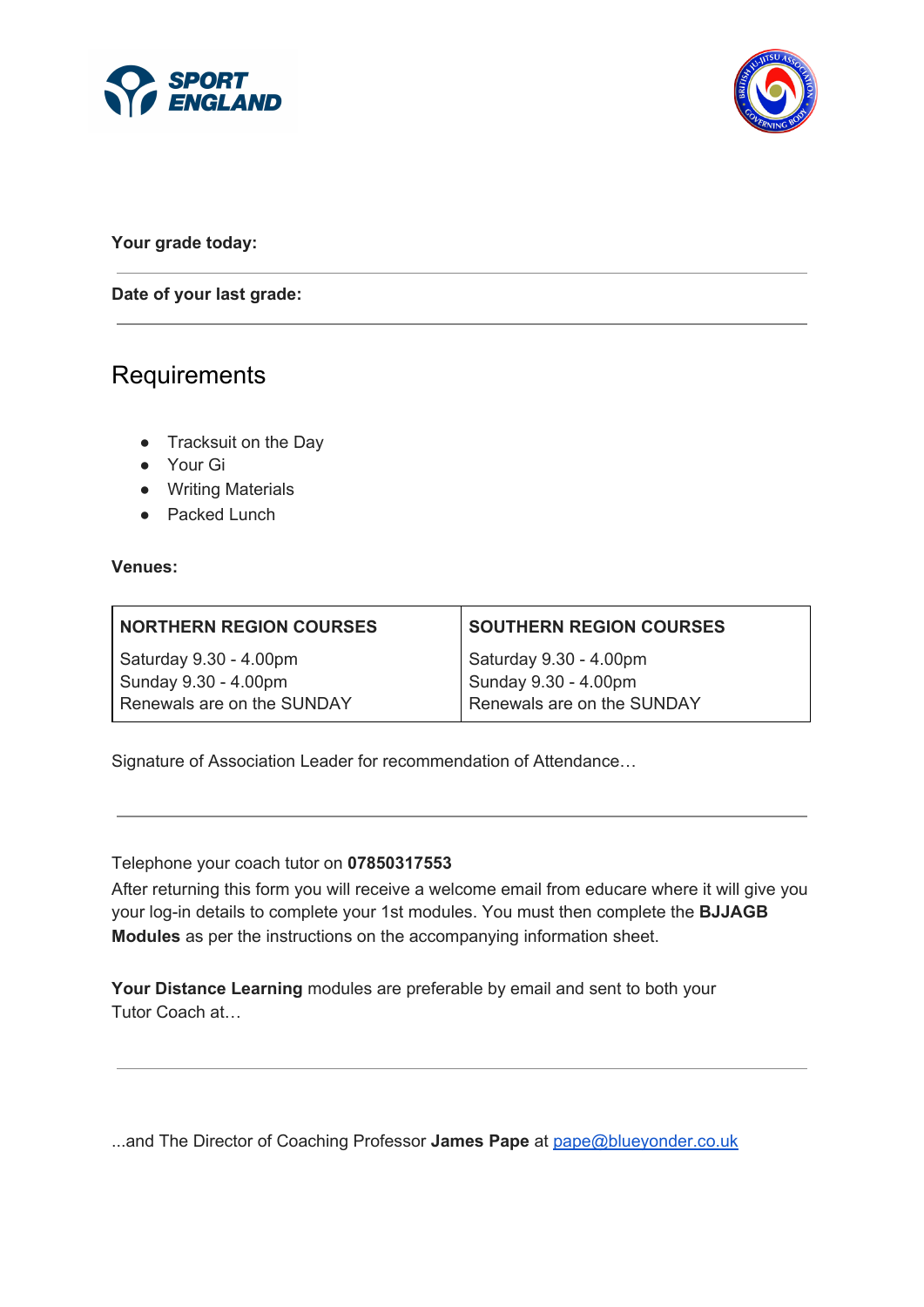



#### **Hard Copies to**:

BJJAGB, Director of Coaching, 5 Kinniside Avenue, Hawkley Hall, Wigan, WN35RG.

# Distance Learning Modules Guide

There are many sites to seek out the information required and here are but two of them to assist you with your CPD (Continued Professional Development) Please visit Sports Coach site [www.brianmac.demon.co.uk/index.htm](http://www.brianmac.demon.co.uk/index.htm).

For The Child Protection Policy visit [www.bjjagb.com](http://www.bjjagb.com/)

- 1. **Novice Coach** for Purple Belt and above = Communication Skills, Code of Ethics, Child Protection Policy.
- 2. **Assistant Coach** Brown Belt and above = Novice Modules + Teaching Methods, Skill Classification, Coaching Skills.
- 3. **Club Coach** 1st Dan and above = Novice & Assistant Modules + Health and Safety Policy, Coaches Legal Obligations, Injury Prevention, Cryotherapy, Menstrual Cycle.
- 4. **Senior Coach** 3rd Dan and above = Novice, Assistant, Club, + Training Principles, Developing Mental Imagery Skills, Relaxation

#### **There will be a written exam for each Level on the Day.**

After researching the above required relevant modules you need to complete an essay of not less than 400 words on each of the above topics. These must be received by the Tutor Coach and the Director of Coaching no less than 4 weeks prior to you attending the BJJAGB Coaching Course.

No module can be skipped, No coaching Qualification can be awarded without completion of the above schedules and all Coaching qualifications must be renewed or upgraded every 3 years. The onus is on you as an individual and your association to maintain and track your renewal dates and the Governing Body accept no responsibility if your qualifications are not kept up to date.

**No Certification** will be given on the day. You will be notified by post along with your certificate of coaching if you have passed.

Any Candidate who has specific Challenges such as dyslexia etc. should contact the Director of Coaching in order that a moderator can be arranged to assist you.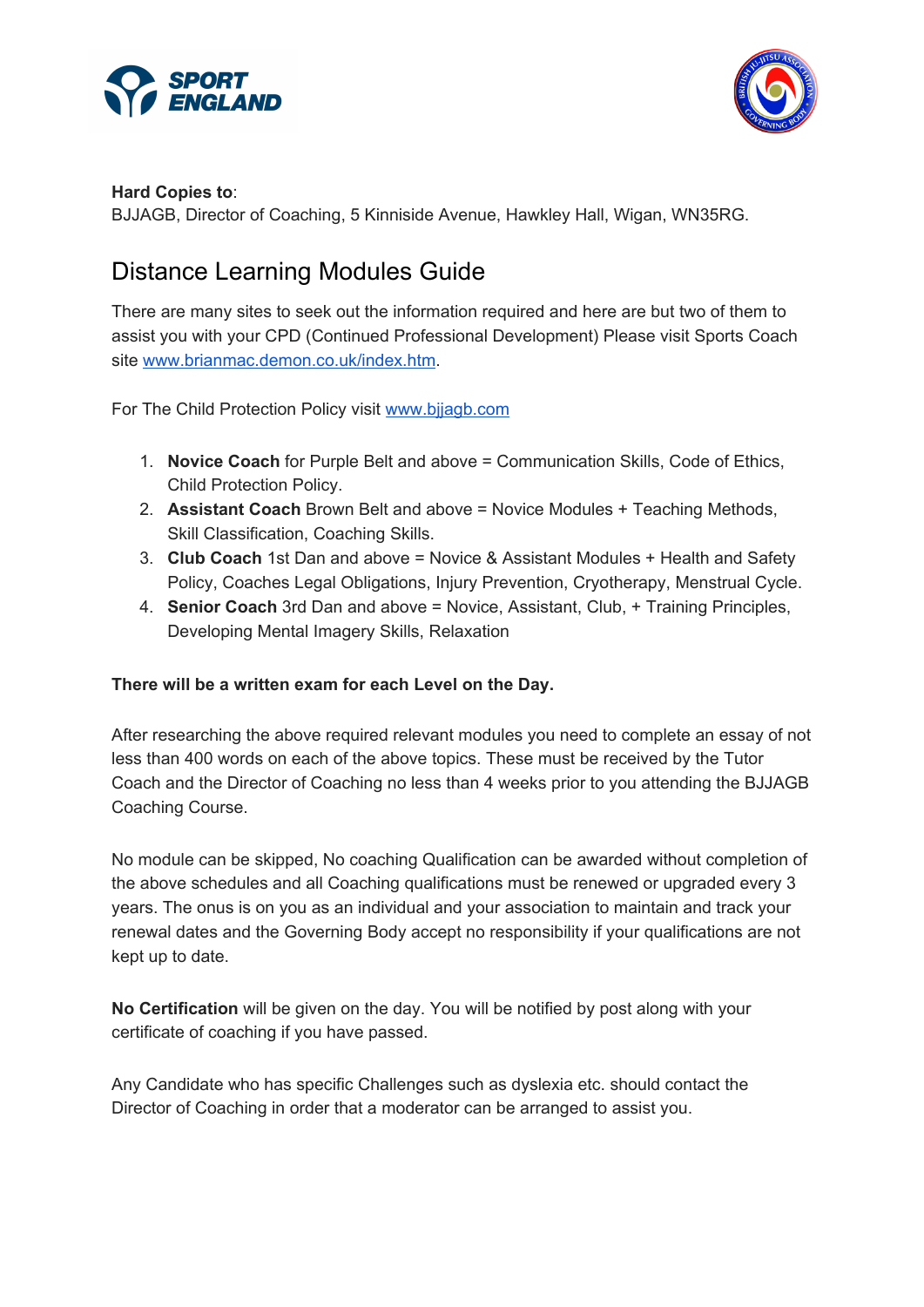



### YOU WILL BE ADVISED/CONTACTED FOR FURTHER INFORMATION BY YOUR COACH TUTOR

# **Summary**

My Club/Association Name Is

| I am applying for Level 1 Novice Coach purple and above                                                                                                 |  |
|---------------------------------------------------------------------------------------------------------------------------------------------------------|--|
| I am applying for Level 2 Assistant Coach brown and above                                                                                               |  |
| I am applying for Level 3 Club Coach black belt and above                                                                                               |  |
| I am applying for Level 4 Senior Coach 3rd dan and above                                                                                                |  |
| I have completed my Educare modules                                                                                                                     |  |
| I have completed My BJJAGB Distance Learning                                                                                                            |  |
| I have sent the completed application form to my association leader along with<br>payment made payable to the BJJAGB                                    |  |
| I have sent copies of My CRB/DBS to the BJJAGB                                                                                                          |  |
| I have completed My 1st Aid either online or elsewhere and have sent copies to<br>my association leader and BJJAGB                                      |  |
| I understand that all the above paperwork, course work, modules, DBS/1St Aid<br>must be completed and emailed to the BJJAGB 4 weeks prior to the course |  |

| Name:    |  |
|----------|--|
| Address: |  |
|          |  |
| Email:   |  |
| Tel:     |  |